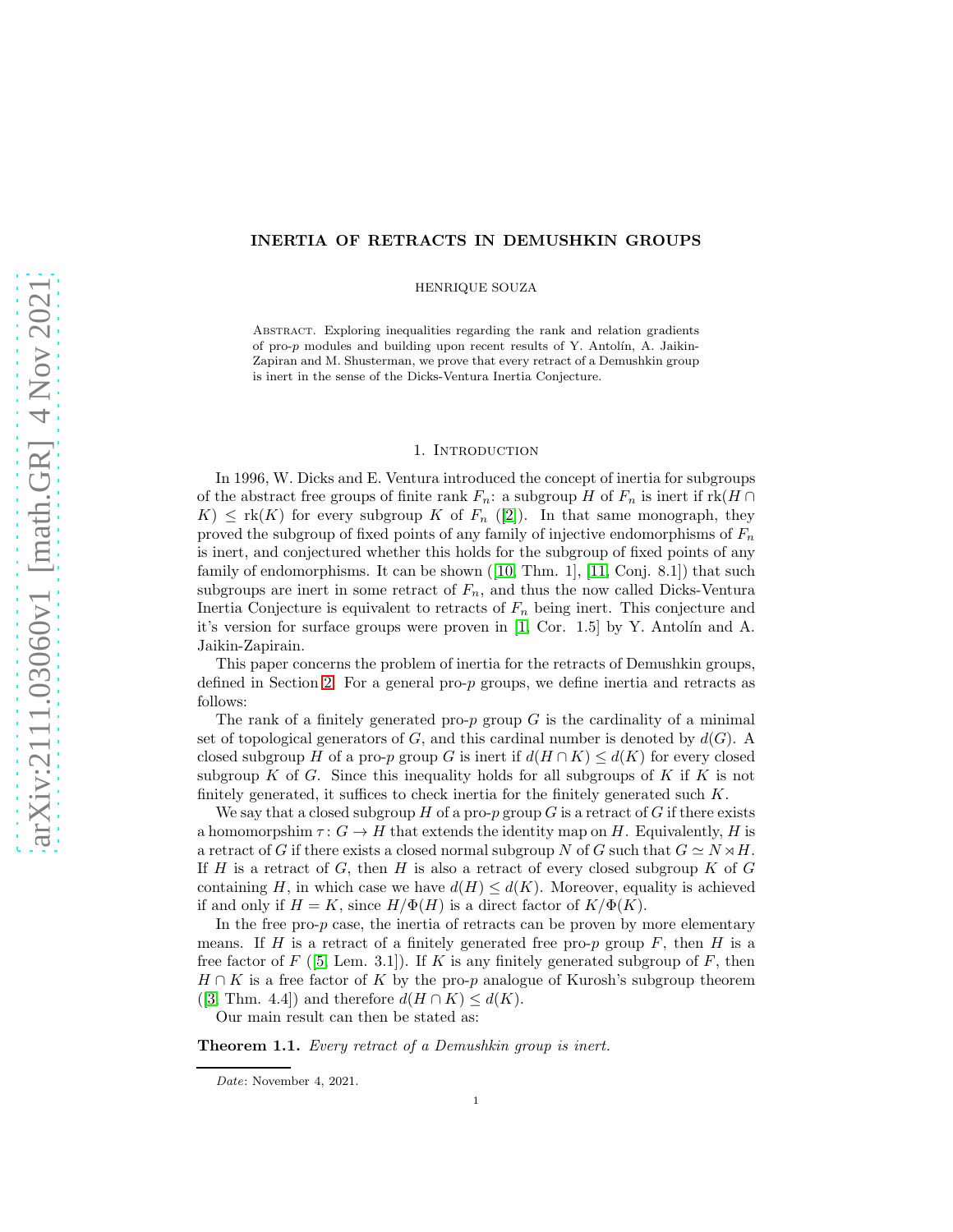### 2 HENRIQUE SOUZA

The paper is organized as follows: in Section [2](#page-1-0) we define and state some properties of Demushkin groups and it's homological gradients, and the proof of Theo-rem [1.1](#page-0-0) is given in Section [3.](#page-3-0) We also fix some notations: for any pro- $p$  group  $G$ , we denote by  $[\![\mathbb{F}_p G]\!]$  the complete group algebra of G over the field  $\mathbb{F}_p$  of p elements. In general, if X is a profinite space,  $[\mathbb{F}_p X]$  denotes the free pro-p  $\mathbb{F}_p$ -module (vector space) over X. The complete tensor product of two pro- $p \llbracket \mathbb{F}_p G \rrbracket$ -modules A and B is denoted by  $\hat{A} \hat{\otimes}_{[\![\mathbb{F}_p G]\!]} B$ . For any closed subgroup H of a pro-p group G and any  $[\![\mathbb{F}_p H]\!]$ -module M,  $\text{Ind}_{H}^{G} M$  denotes the induced  $[\![\mathbb{F}_p G]\!]$ -module  $[\![\mathbb{F}_p G]\!] \hat{\otimes}_{[\![\mathbb{F}_p H]\!]} M$ .

Acknowledgements. The author would like to thank Andrei Jaikin-Zapirain, Pavel Zalesskii and Theo Zapata for helpful comments. He also thanks Andrei Jaikin-Zapirain for presenting him to the problem of inertia of retracts. The contents of this paper form part of the author's M.Sc. dissertation at the University of Brasilia, presented under the advice of Theo Zapata.

## 2. Preliminaries

<span id="page-1-0"></span>We say that a pro-p group G is a Demushkin group if G is a pro-p Poincaré duality group in dimension 2, that is, if  $G$  satifies the three conditions below:

- (1)  $H^i(G, \mathbb{F}_p)$  is finite for each  $i \geq 0$ ;
- (2)  $\dim_{\mathbb{F}_p} H^2(G, \mathbb{F}_p) = 1;$
- (3) The cup product

$$
\cup: H^i(G, \mathbb{F}_p) \times H^{2-i}(G, \mathbb{F}_p) \to H^2(G, \mathbb{F}_p)
$$

is a non-degerate bilinear form for every  $i \geq 0$ .

Some examples of Demushkin groups are the cyclic group of order two  $\mathbb{Z}/2\mathbb{Z}$ , semidirect products of the form  $\mathbb{Z}_p \rtimes \mathbb{Z}_p$  and the pro-p completions of orientable surface groups. The first one is the only finite Demushkin group and the only one to have infinite cohomological dimension, and the first two comprise the class of all solvable Demushkin groups.

We recall the rank formula for open subgroups of Demushkin groups: if  $U$  is an open subgroup of a Demushkin group  $G$ , then U is also a Demushkin group and its rank satisfies

<span id="page-1-1"></span>(2.1) 
$$
d(U) = (G: U)(d(G) - 2) + 2.
$$

Moreover, if H is a closed subgroup of G with infinite index, then H is a free pro- $p$ group  $([8, Section 4.5]).$  $([8, Section 4.5]).$  $([8, Section 4.5]).$ 

We now define some homological gradients of Demushkin groups that will be used on Section [3.](#page-3-0)

For a pro-p group G and a profinite  $[\![\mathbb{F}_p G]\!]$ -module M, we say that M is finitely generated if there exists a finite collection of elements  $m_1, \ldots, m_k \in M$  such that every element of  $M$  can be written as a finite linear combination of the  $m_i$  with coefficients in  $[\mathbb{F}_pG]$ . We say that M is finitely related as an  $[\mathbb{F}_pG]$ -module if  $H_1(G, M)$  is finite. If M is both finitely generated and finitely related, we say that M is a finitely presented  $[\mathbb{F}_n G]$ -module.

By Nakayama's lemma, we know that M is a finitely generated  $[\![\mathbb{F}_pG]\!]$ -module if and only if

$$
M/([\![\mathbb{F}_p G]\!] - 1)M \simeq M_G \simeq H_0(G, M)
$$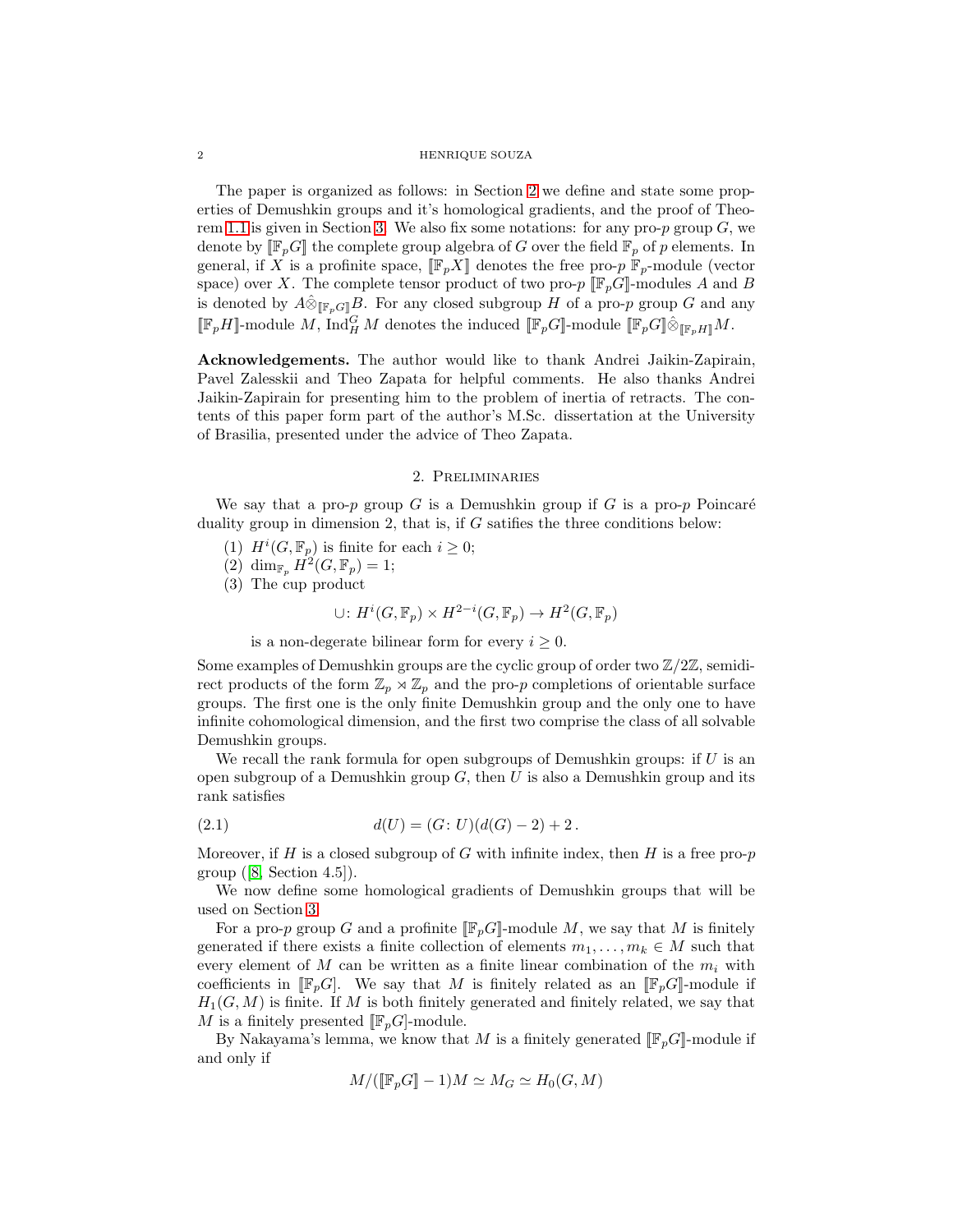is finite. If M is finitely generated and

$$
0\to N\to F\to M\to 0
$$

is a presentation of M with F a free  $[\![\mathbb{F}_p G]\!]$ -module of minimal rank, the long exact sequence induced in homology gives us an isomorphism

$$
H_1(G,M)\simeq H_0(G,N)\,,
$$

from which we deduce that  $M$  is finitely related if and only if  $N$  is a finitely generated  $[\![\mathbb{F}_p G]\!]$ -module.

**Definition 2.1.** For a pro-p group G and a profinite  $[\![\mathbb{F}_p G]\!]$ -module M, the rank gradient  $\beta_0^G(M)$  and the relation gradient  $\beta_1^G(M)$  are defined as the infimum

$$
\beta_i^G(M) = \inf_{U \trianglelefteq_o G} \frac{\dim_{\mathbb{F}_p} H_i(U, M)}{(G: U)}
$$

.

The gradients are always non-negative (and possibly infinite) real numbers. Since we have

$$
\frac{\dim_{\mathbb{F}_p}H_i(U,M)}{(G\colon U)}\leq \frac{\dim_{\mathbb{F}_p}H_i(V,M)}{(G\colon V)}
$$

whenever  $U \leq V$  by [\[4,](#page-6-7) Lem. 4.2], we see that if M is finitely generated (resp. presented), then  $\beta_0^G(M)$  (resp.  $\beta_1^G(M)$ ) is finite. We recall some properties of the rank and relation gradients:

<span id="page-2-2"></span>Proposition 2.2 ([\[4,](#page-6-7) Section 4]). *Let* G *be a finitely presented pro-*p *group. Then,*  $for\ any\ i\in\{0,1\}\ and\ any\ [\![\mathbb{F}_p G]\!]$ -module  $M$  such that  $\beta_i^G(M)$  is finite, the following *statements hold:*

- (*i*) For any open subgroup U of G, we have  $\beta_i^U(M) = (G: U)\beta_i^G(M)$ ;
- (*ii*) For any closed subgroup H of G and any  $[\![\mathbb{F}_p H]\!]$ -module N such that  $\beta_i^H(N)$ *is finite, we have*  $\beta_i^G(\text{Ind}_H^G N) = \beta_i^H(N)$ ;

(*iii*) If  $M'$  is a submodule of  $M$  and  $M'' = M/M'$ , then

$$
\beta_i^G(M) \le \beta_i^G(M') + \beta_i^G(M'');
$$

For a closed and finitely generated subgroup  $H$  of an infinite Demushkin group G, the relation gradient of the induced module  $\text{Ind}_{H}^{G} \mathbb{F}_{p} \simeq [\mathbb{F}_{p}(G/H)]$  satisfies

<span id="page-2-0"></span>(2.2) 
$$
\beta_1^G([\mathbb{F}_p(G/H)]) = \begin{cases} d(H) - 2, & \text{if } (G: H) < \infty, \\ d(H) - 1, & \text{otherwise.} \end{cases}
$$

This is a consequence of the rank formula  $(2.1)$  when  $(G: H)$  is finite and of Schreier's formula  $(7, Thm. 3.6.2)$  when  $(G: H)$  is infinite. We also need the following inequality for the relation gradients of  $[\![\mathbb{F}_pG]\!]$ -modules when G is an infinite Demushkin group:

<span id="page-2-1"></span>Lemma 2.3 ([\[4,](#page-6-7) Prop. 4.6]). *Let* G *be a non-solvable Demushkin group and* M *be a finitely related*  $[\mathbb{F}_p G]$ *-module. If* N *is a submodule of* M *such that*  $M/N$  *is either finite or satisfies*  $H_2(G, M/N) = 0$ , then  $\beta_1^G(N) \leq \beta_1^G(M)$ .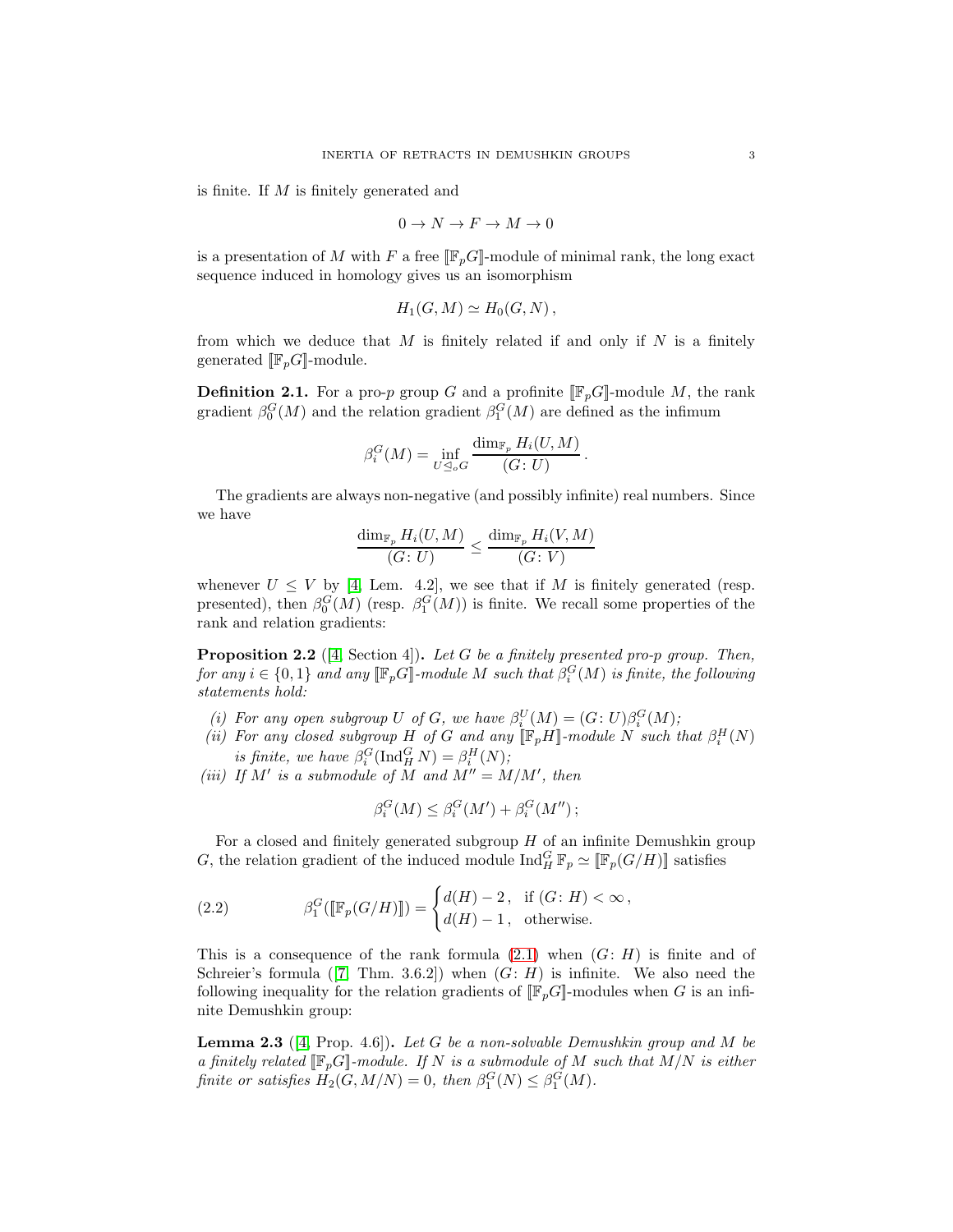#### <span id="page-3-0"></span>4 HENRIQUE SOUZA

## 3. Inertia of retracts

For any pro- $p$  group  $G$  and any finitely generated closed subgroup  $H$  of  $G$ , define the  $[\![\mathbb{F}_pG]\!]$ -module  $I_{G/H}$  as the kernel of the map  $[\![\mathbb{F}_p(G/H)]\!] \to \mathbb{F}_p$  that sends every coset  $gH \in G/H$  to the multiplicative identity 1 in  $\mathbb{F}_p$ . We write simply  $I_G$  for  $I_{G/\{1\}}.$ 

Suppose that  $G$  is a Demushkin group. From the long exact sequence on cohomology associated with the inclusion  $I_{G/H} \to [\![\mathbb{F}_p(G/H)]\!]$  we find that

 $\dim_{\mathbb{F}_p} H_1(G, I_{G/H}) < \dim_{\mathbb{F}_p} H_1(G, [\![\mathbb{F}_p(G/H)]\!]) + \dim_{\mathbb{F}_p} H_2(G, \mathbb{F}_p) = d(H) + 1,$ 

from which we conclude that  $\beta_1^G(I_{G/H})$  is always finite.

<span id="page-3-2"></span>Lemma 3.1. *Let* G *be an infinite Demushkin group and* H *a closed subgroup of* G such that  $\beta_1^G(I_{G/H}) = 0$ . Then,  $d(H) \leq d(G)$ . Moreover, if G is solvable, then *every closed subgroup* H *of* G *is such that*  $\beta_1^G(I_{G/H}) = 0$ . If G *is not solvable and the inclusion*  $H \subseteq G$  *is proper, then the index*  $(G: H)$  *is infinite, that is,* H *is a free pro-*p *group.*

*Proof.* The first part is a straightforward computation:

$$
d(H) - 2 \le \beta_1^G([\mathbb{F}_p(G/H)]]), \text{ by (2.2)}
$$
  
 
$$
\le \beta_1^G(I_{G/H}) + \beta_1^G(\mathbb{F}_p) = d(G) - 2.
$$

If G is solvable, then for every closed subgroup  $H$  of G we have that

$$
\beta_1^G(\llbracket \mathbb{F}_p(G/H) \rrbracket) = 0
$$

by [2.2,](#page-2-0) since  $d(H)$  equals 2 or 1 according to the index  $(G: H)$ . Thus,  $\beta_1^G(I_{G/H}) = 0$ by Lemma [2.3.](#page-2-1) Suppose now that G is not solvable, that is,  $d(G) > 2$ . If the index  $(G: H)$  is finite, then after substituting  $d(H)$  in the inequality  $d(H) \leq d(G)$  by the expression on the rank formula of the equation [\(2.1\)](#page-1-1), we find that  $(G: H) = 1$ .

The following proposition is a small extension of [\[1,](#page-6-3) Prop. 4.5], and it provides us with our main source of subgroups  $H$  of Demushkin groups  $G$  with vanishing  $\beta_1^G(I_{G/H}).$ 

<span id="page-3-1"></span>Proposition 3.2. *Any proper retract* H *of an infinite Demushkin group* G *is a finitely generated free pro-p subgroup of*  $G$  *satisfying*  $\beta_1^G(I_{G/H}) = 0$ .

*Proof.* Observe that the induced map on the Frattini quotients  $H/\Phi(H) \to G/\Phi(G)$ is injective, and therefore the vanishing of  $\beta_1^G(I_{G/H})$  follows from [\[1,](#page-6-3) Prop. 4.5]. Let  $\tau: G \to H$  be the retraction map from G onto a proper retract H. Since the index  $(G: H)$  equals the order of the kernel ker( $\tau$ ) and G is torsion-free, we find that  $(G: H) = \infty$  and therefore H is a free pro-p group which is finitely generated (because it is a quotient group of  $G$ ).

Finally, let  $H$  be a proper retract of an infinite Demushkin group  $G$  and take any closed and finitely generated subgroup  $K$  of  $G$ . By Proposition [3.2,](#page-3-1) we have  $\beta_1^G(I_{G/H}) = 0$ . Since all Demushkin groups possess Howson's property [\[9,](#page-6-9) Thm. 3.1], the intersection  $H \cap K$  is a finitely generated subgroup, and therefore the relation gradient  $\beta_1^K(I_{K/(H\cap K)})$  is also defined. Hence, Theorem [1.1](#page-0-0) is implied by the vanishing of  $\beta_1^K(I_{K/(H\cap K)})$ , which we shall now prove.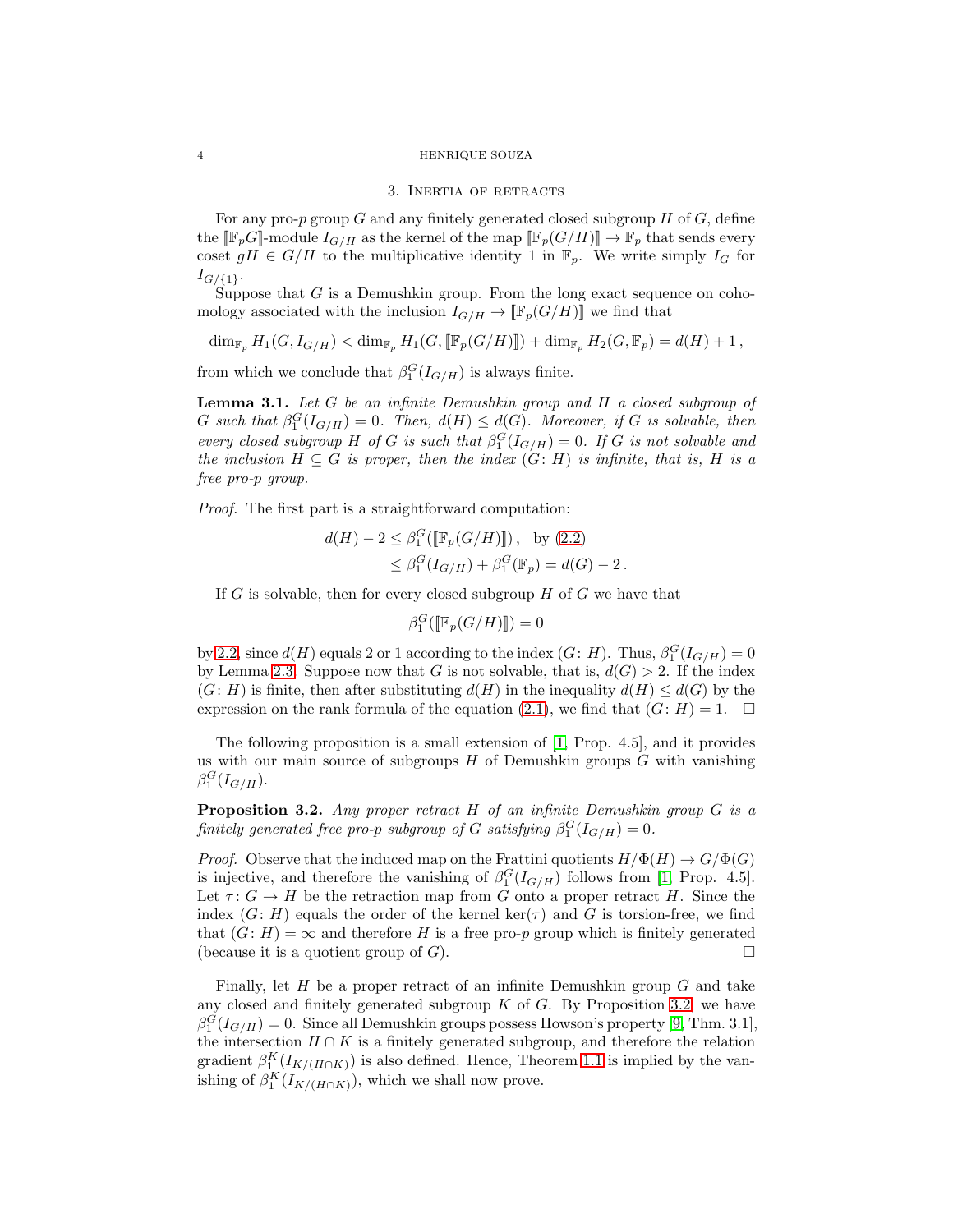<span id="page-4-1"></span>**Theorem 3.3.** Let H be a subgroup of a Demushkin group G with  $\beta_1^G(I_{G/H}) = 0$ , *and let* K *be a closed and finitely generated subgroup of G. Then,*  $\beta_1^K(I_{K/(H \cap K)})$  = 0*.*

*Proof.* Without loss of generality, we may assume that H is a proper subgroup of G. If G is solvable, then the claim follows from Lemma [3.1,](#page-3-2) so henceforth we also assume that  $d(G) > 2$ . Thus, H is a finitely generated free pro-p group by Lemma [3.1.](#page-3-2)

Let P be the kernel of the surjection  $[\mathbb{F}_pK] \to [\mathbb{F}_p(K/H \cap K)]$ . We have an isomorphism of  $[\![\mathbb{F}_pK]\!]$ -modules  $I_{K/(H\cap K)} \simeq I_K/P$ . If O denotes the kernel of  $[\![\mathbb{F}_pG]\!] \to [\![\mathbb{F}_p(G/H)]\!]$ , then after identifying  $[\![\mathbb{F}_pK]\!]$  with a submodule of  $[\![\mathbb{F}_pG]\!]$  we also find that  $P = I_K \cap O$ . Hence, we also have an isomorphism of K-modules  $I_{K/(H\cap K)} \simeq I_K/(I_K \cap O)$ . This allows us to identify  $I_{K/(H\cap K)}$  with an  $[\mathbb{F}_pK]$ submodule of  $I_G/O \simeq I_{G/H}$ , since P, O and  $I_K$  are  $[\![\mathbb{F}_pK]\!]$ -submodules of  $I_G$ . By choosing a complete set of representatives X for the double cosets  $H\backslash G/K$  with  $1 \in X$ , we obtain the following isomorphism for the quotient module:

<span id="page-4-0"></span>(3.1)  
\n
$$
I_{G/H}/I_{K/(H\cap K)} \simeq (I_G/O)/(I_K/I_K \cap O)
$$
\n
$$
\simeq [\mathbb{F}_p(G/H)][\mathbb{F}_p(K/H \cap K)]
$$
\n
$$
\simeq \left(\bigoplus_{x \in X} [\mathbb{F}_p(K/xHx^{-1} \cap K)]\right) / [\mathbb{F}_p(K/H \cap K)] \, .
$$

Since  $K$  may have infinite index, the set  $X$  may be infinite. Thus, the direct sum of pro-p modules appearing in [\(3.1\)](#page-4-0) denotes the direct sum of modules indexed by a profinite space as in [\[6,](#page-6-10) Section 9.1]. We shall freely use the fact that this direct sum commutes with the homology operator ([\[6,](#page-6-10) Thm. 9.1.3]), that is, for all  $i \in \mathbb{N}$ we have an isomorphism:

$$
H_i\left(K,\bigoplus_{x\in X} [\![\mathbb{F}_p(K/xHx^{-1}\cap K)]\!]\right)\simeq \bigoplus_{x\in X} H_i(K,[\![\mathbb{F}_p(K/xHx^{-1}\cap K)]\!])\,.
$$

Suppose at first that K is open in G, in which case the isomorphism  $(3.1)$  becomes

$$
I_{G/H}/I_{K/(K\cap H)} \simeq \bigoplus_{x\in X-\{1\}} \llbracket \mathbb{F}_p(K/xHx^{-1}\cap K) \rrbracket.
$$

Then, since  $\beta_1^G(I_{G/H})=0$ , we find that

$$
\beta_1^K(I_{G/H}) = (G:K)\beta_1^G(I_{G/H}) = 0.
$$

Therefore, by Lemma [2.3,](#page-2-1) it suffices to prove that

$$
H_2(K, I_{G/H}/I_{K/(H\cap K)}) \simeq \bigoplus_{x \in X - \{1\}} H_2(K, [\![\mathbb{F}_p(K/xHx^{-1}\cap K)]\!]) = 0.
$$

However,  $xHx^{-1} \cap K$  is a free pro-p group, and thus we apply Shapiro's lemma to obtain

$$
H_2(K, \left[\mathbb{F}_p(K/xHx^{-1} \cap K)\right]) \simeq H_2(xHx^{-1} \cap K, \mathbb{F}_p) = 0.
$$

Hence,  $\beta_1^K(I_{K/(H \cap K)}) = 0.$ 

Suppose now that the index  $(G: K)$  is infinite and we shall prove again that  $\beta_1^K(I_{G/H})$  vanishes. Since

$$
\beta_1^K(I_{G/H}) = \beta_1^G(\text{Ind}_{K}^G I_{G/H}) = \beta_1^G([\mathbb{F}_p(K\backslash G)]\hat{\otimes}_{\mathbb{F}_p}I_{G/H}),
$$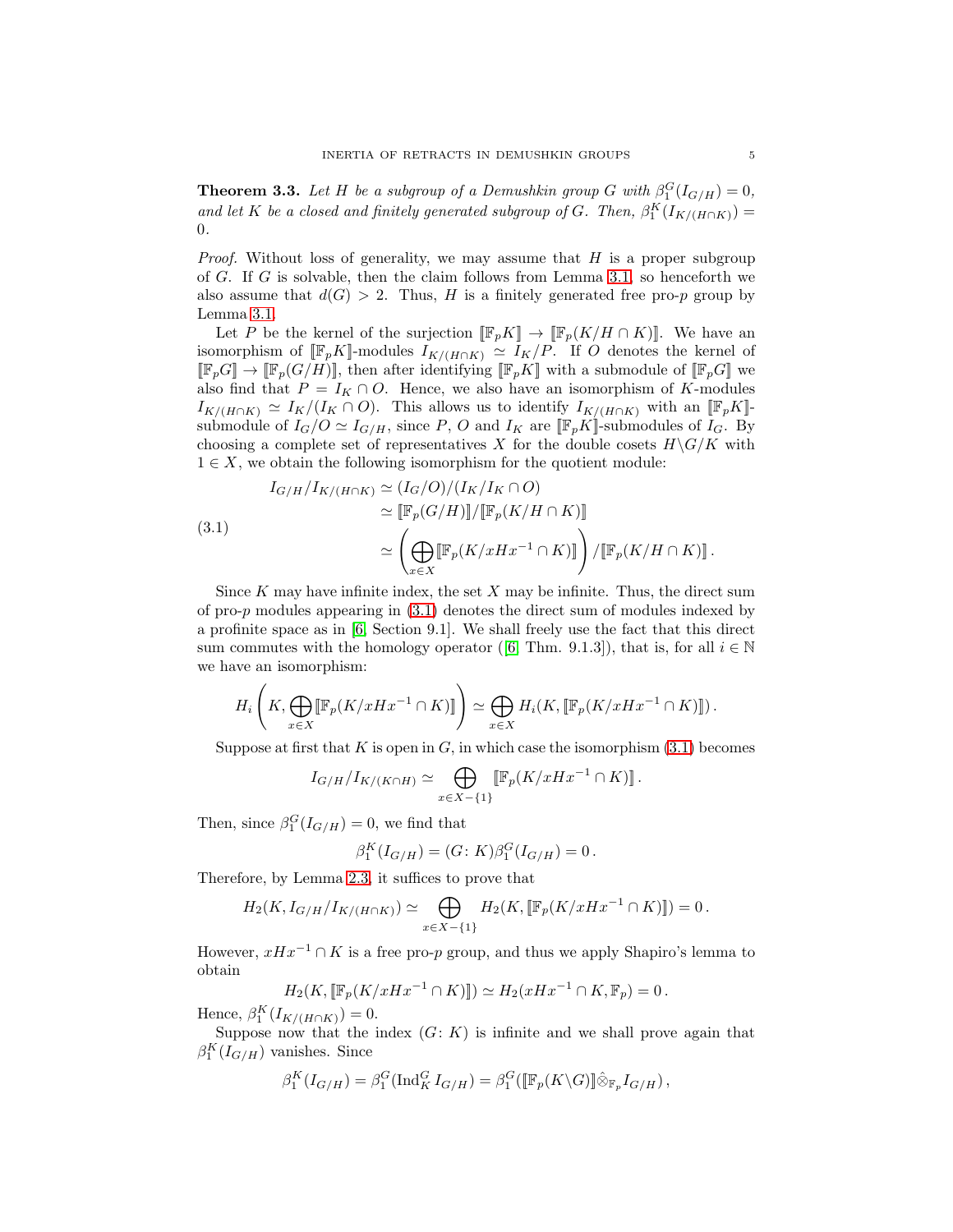it suffices to show the inequality

<span id="page-5-5"></span>
$$
(3.2) \qquad \beta_1^G([\mathbb{F}_p(K\backslash G)]\hat{\otimes}_{\mathbb{F}_p}I_{G/H}) \leq \beta_1^G([\mathbb{F}_p(K\backslash G)])\beta_1^G(I_{G/H}) = 0.
$$

We procceed as in [\[4,](#page-6-7) Section 8].

By [\[4,](#page-6-7) Cor. 7.4], there is an open subgroup U of G and an  $[\![\mathbb{F}_p U]\!]$ -submodule A of  $[\mathbb{F}_p(K\backslash G)]$  such that  $\beta_1^U(A) = 0$  and

<span id="page-5-0"></span>(3.3) 
$$
\dim_{\mathbb{F}_p}[\mathbb{F}_p(K\backslash G)]/A \leq \beta_1^G([\mathbb{F}_p(K\backslash G)]].
$$

Hence, we obtain the inequality

<span id="page-5-1"></span>
$$
(3.4) \ \beta_1^U(\llbracket \mathbb{F}_p(K\setminus G)\rrbracket \hat{\otimes}_{\mathbb{F}_p} I_{G/H}) \leq \beta_1^U(A\hat{\otimes}_{\mathbb{F}_p} I_{G/H}) + \beta_1^U((\llbracket \mathbb{F}_p(K\setminus G)\rrbracket/A)\hat{\otimes}_{\mathbb{F}_p} I_{G/H}).
$$

By repeatedly applying the subadditivity of the relation gradient and the inequality [\(3.3\)](#page-5-0), we find that the last term of [\(3.4\)](#page-5-1) satisfies the bound

<span id="page-5-2"></span>
$$
(3.5) \qquad \beta_1^U((\llbracket \mathbb{F}_p(K\setminus G)\rrbracket/A)\hat{\otimes}_{\mathbb{F}_p}I_{G/H}) \leq \beta_1^G(\llbracket \mathbb{F}_p(K\setminus G)\rrbracket)\beta_1^U(I_{G/H}) = 0.
$$

The  $[\![\mathbb{F}_pK]\!]$ -module  $I_{G/H}$  is finitely related since K is finitely generated and there is an isomorphism

$$
H_1(K, I_{G/H}) \le H_1(K, \left[ \mathbb{F}_p(G/H) \right]) \simeq \bigoplus_{x \in X} H_1(xHx^{-1} \cap K, \mathbb{F}_p)
$$

with the latter group being finite by [\[4,](#page-6-7) Cor. 3.4] and Howson's property. Thus, we can apply [\[4,](#page-6-7) Lem. 7.1] to find an open  $[\![\mathbb{F}_p G]\!]$ -submodule B of  $I_{G/H}$  such that  $\beta_1^K(B) = 0$ . Once again, we have the inequality

<span id="page-5-6"></span>(3.6) 
$$
\beta_1^U(A\hat{\otimes}_{\mathbb{F}_p}I_{G/H}) \leq \beta_1^U(A\hat{\otimes}_{\mathbb{F}_p}B) + \beta_1^U(A\hat{\otimes}_{\mathbb{F}_p}I_{G/H}/B)).
$$

As it were the case with [\(3.5\)](#page-5-2), repeated applications of the subadditive property gives us the bound

$$
(3.7) \t\t\t\t\t\beta_1^U(A\hat{\otimes}_{\mathbb{F}_p}(I_{G/H}/B)) \leq \beta_1^U(A) \cdot \dim_{\mathbb{F}_p}(I_{G/H}/B) = 0.
$$

<span id="page-5-3"></span>Hence, by combining the inequalities  $(3.4)$  through  $(3.7)$ , we obtain

(3.8) 
$$
\beta_1^U([\mathbb{F}_p(K\backslash G)]\hat{\otimes}_{\mathbb{F}_p}I_{G/H})\leq \beta_1^U(A\hat{\otimes}_{\mathbb{F}_p}B).
$$

Since  $U$  has cohomological dimension 2, we have the inequalities

$$
\dim_{\mathbb{F}_p} H_2(U, B) \le \dim_{\mathbb{F}_p} H_2(U, I_{G/H})
$$
  
\n
$$
\le \dim_{\mathbb{F}_p} H_2(U, [\![\mathbb{F}_p(G/H)]\!])
$$
  
\n
$$
= \dim_{\mathbb{F}_p} H_2(G, [\![\mathbb{F}_p(U/G)]\!]) \otimes_{\mathbb{F}_p} [\![\mathbb{F}_p(G/H)]\!])
$$
, by Shapiro's lemma  
\n
$$
= \dim_{\mathbb{F}_p} H_2(H, [\![\mathbb{F}_p(U/G)]\!])
$$
, again by Shapiro's lemma  
\n
$$
= 0.
$$

Since  $\dim_{\mathbb{F}_p} H_2(U, -)$  is also subadditive with respect to short exact sequences, we deduce that

(3.9) 
$$
H_2(U, (\llbracket \mathbb{F}_p(K \setminus G) \rrbracket / A) \hat{\otimes}_{\mathbb{F}_p} B) = 0.
$$

We wrap up the argument with the observation that Lemma [2.3](#page-2-1) applies to the short exact sequence of  $[\![\mathbb{F}_p U]\!]$ -modules

<span id="page-5-4"></span>
$$
0\to A\hat\otimes_{\mathbb{F}_p} B\to [\![\mathbb{F}_p(K\backslash G)]\!] \hat\otimes_{\mathbb{F}_p} B\to ([\![\mathbb{F}_p(K\backslash G)]\!]/A)\hat\otimes_{\mathbb{F}_p} B\to 0
$$